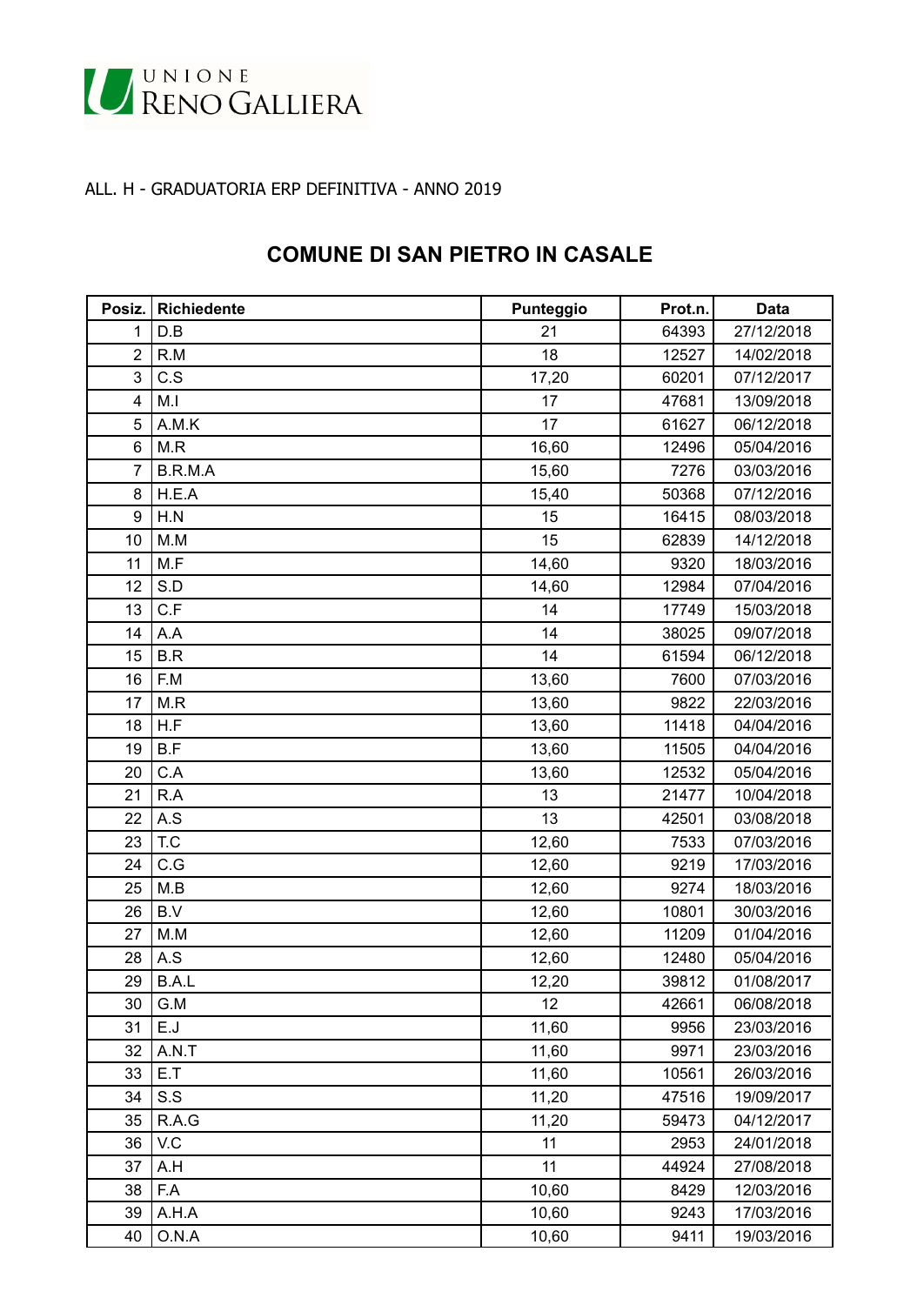| 41 | B.A     | 10,40            | 49732 | 02/12/2016 |
|----|---------|------------------|-------|------------|
| 42 | L.F     | 10,20            | 5055  | 02/02/2017 |
| 43 | K.I.K   | 10,20            | 51310 | 11/10/2017 |
| 44 | M.M.R   | 9,60             | 6881  | 01/03/2016 |
| 45 | I.H     | 9,60             | 7008  | 02/03/2016 |
| 46 | A.L.M   | 9,60             | 7859  | 09/03/2016 |
| 47 | C.M     | 9,60             | 8568  | 14/03/2016 |
| 48 | B.I     | 9,60             | 12704 | 06/04/2016 |
| 49 | B.M     | 9,60             | 12716 | 06/04/2016 |
| 50 | A.J     | 9,40             | 53306 | 29/12/2016 |
| 51 | L.S.M   | 9,20             | 7364  | 18/02/2017 |
| 52 | K.A.F   | 9                | 22367 | 14/04/2018 |
| 53 | A.F     | $\boldsymbol{9}$ | 22393 | 14/04/2018 |
| 54 | S.D     | $\boldsymbol{9}$ | 45220 | 29/08/2018 |
| 55 | M.A     | 8,60             | 8235  | 10/03/2016 |
| 56 | E.E     | 8,60             | 8918  | 16/03/2016 |
| 57 | K.A     | 8,60             | 9463  | 19/03/2016 |
| 58 | V.P     |                  |       |            |
|    | M.C     | 8,60             | 10059 | 23/03/2016 |
| 59 |         | 8,60             | 10207 | 24/03/2016 |
| 60 | H.H     | 8,60             | 11110 | 31/03/2016 |
| 61 | I.B.N   | 8,60             | 11507 | 04/04/2016 |
| 62 | L.M     | 8,60             | 12737 | 06/04/2016 |
| 63 | E.I.M   | 8,40             | 48104 | 22/11/2016 |
| 64 | T.S     | 8,20             | 54345 | 30/10/2017 |
| 65 | R.Y     | 8                | 22410 | 14/04/2018 |
| 66 | N.Z.J.N | 7,60             | 7914  | 09/03/2016 |
| 67 | R.C     | 7,60             | 8230  | 10/03/2016 |
| 68 | P.M     | 7,60             | 10792 | 30/03/2016 |
| 69 | M.P     | 7,60             | 14111 | 14/04/2016 |
| 70 | T.D     | 7,20             | 33363 | 16/06/2017 |
| 71 | M.A     | 7,20             | 46373 | 13/09/2017 |
| 72 | Z.B     | 7,20             | 54223 | 28/10/2017 |
| 73 | E.M.R   | $\overline{7}$   | 22270 | 13/04/2018 |
| 74 | O.M.E   | 6,60             | 7471  | 05/03/2016 |
| 75 | U.R.Z   | 6,60             | 7921  | 09/03/2016 |
| 76 | E.K.K   | 6,60             | 7941  | 09/03/2016 |
| 77 | O.U.O   | 6,60             | 9323  | 18/03/2016 |
| 78 | S.E     | 6,60             | 9418  | 19/03/2016 |
| 79 | M.D     | 6,60             | 10336 | 24/03/2016 |
| 80 | M.F     | 6,60             | 10804 | 30/03/2016 |
| 81 | R.N     | 6,60             | 11109 | 31/03/2016 |
| 82 | M.T     | 6,60             | 11535 | 04/04/2016 |
| 83 | T.K.N.G | 6,60             | 13048 | 07/04/2016 |
| 84 | T.A     | 6,40             | 26450 | 27/06/2016 |
| 85 | O.R     | 6,20             | 54358 | 30/10/2017 |
| 86 | B.M     | 6                | 49868 | 26/09/2018 |
| 87 | M.M     | 6                | 61313 | 05/12/2018 |
| 88 | B.B     | $6\phantom{a}$   | 61921 | 10/12/2018 |
| 89 | A.M     | 5,60             | 8621  | 14/03/2016 |
| 90 | A.H     | 5,60             | 8966  | 16/03/2016 |
| 91 | B.M.O   | 5,60             | 13512 | 12/04/2016 |
| 92 | S.L     | 5,40             | 30139 | 15/07/2016 |
| 93 | M.R     | 5,20             | 9317  | 04/03/2017 |
|    |         |                  |       |            |